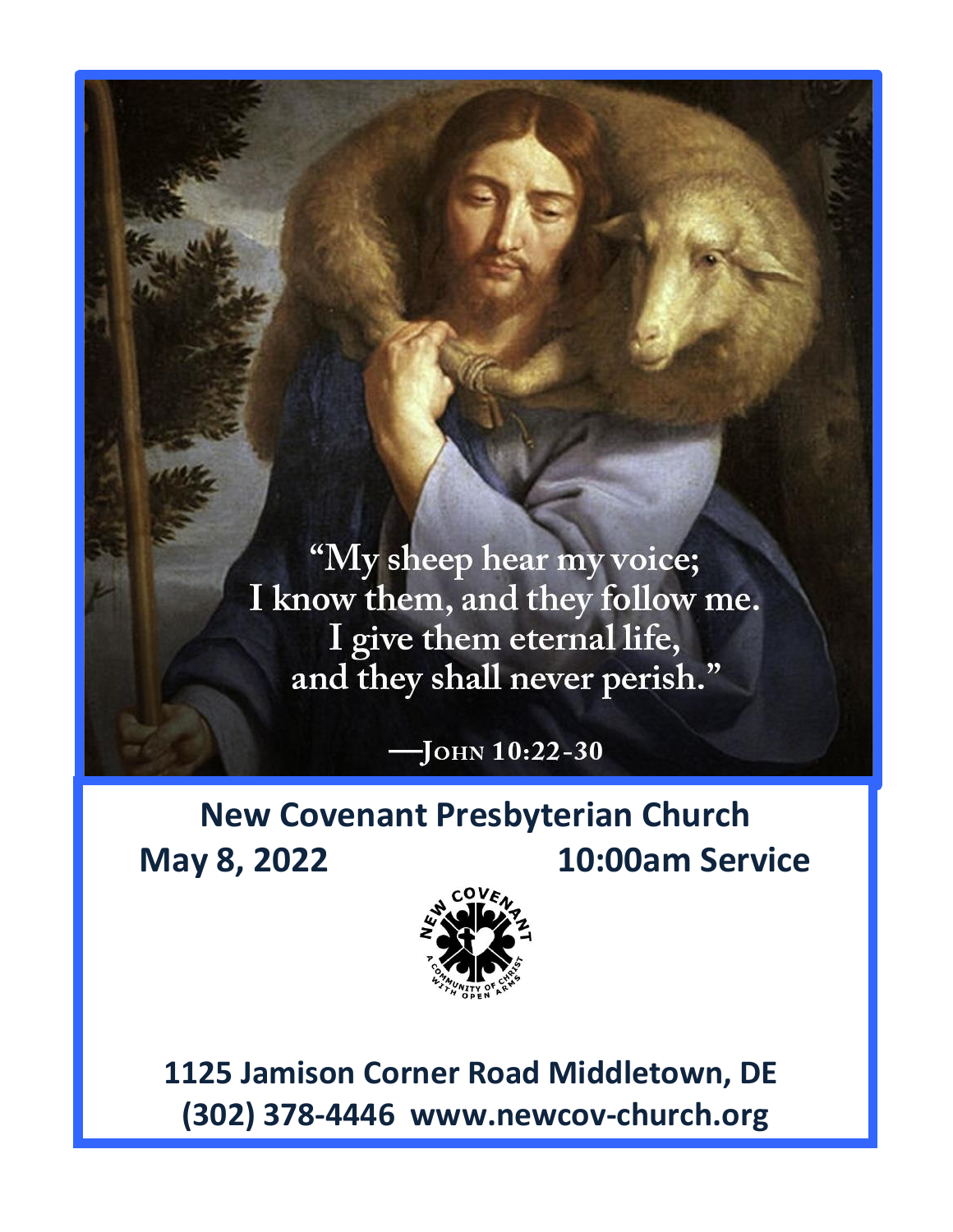# The Worship of God May 8, 2022 Fourth Sunday of Easter

# **Welcome and Announcements** *Lay Leader: Donna Casey*

# **Sharing Our Vision**

## **Preparing Ourselves for Worship During the Musical Prelude …**



*It may just be a matter of growing older, but I think more often these days about "what comes next." You see, I've reached that age at which my pet cat is likely to outlive me. I wonder about Jesus' promise of eternal life to his followers. The word "eternal" is often used to speak of things that are long lasting. We also use the word to describe slow moving experiences. "It seemed like an eternity," we say. Yet, taken in the context of what scripture says about "eternal" things, there surely is more to it than just an unending quality.*

*Jesus' words give us one hint. After saying, "I give them eternal life," he went on to say "they will never perish." Being imperishable is different from just lasting a long time. To be imperishable is to be free from decay and corruption. Eternal life must be life in which the presence of God's Spirit is our safeguard against such things. Scripture also speaks of God's love, justice, and mercy as eternal. Eternal life must also be life in which love overflows, and justice and mercy go hand-in-hand. Those things may not be the whole picture, but for me, they are enough. - Galen T. Newburn*

# Preparing to Meet God

# **Call to Worship**

- L: O come, let us worship the Good Shepherd, for we are the sheep of his fold.
- *P: He gives us food from green pastures, and water from pure fountains.*
- L: He plants our feet on safe paths, and leads us through dark valleys.
- *P: He protects us with his rod, and supports us with his staff.*
- *A: O come, let us worship the Good Shepherd, for we are the sheep of his fold.*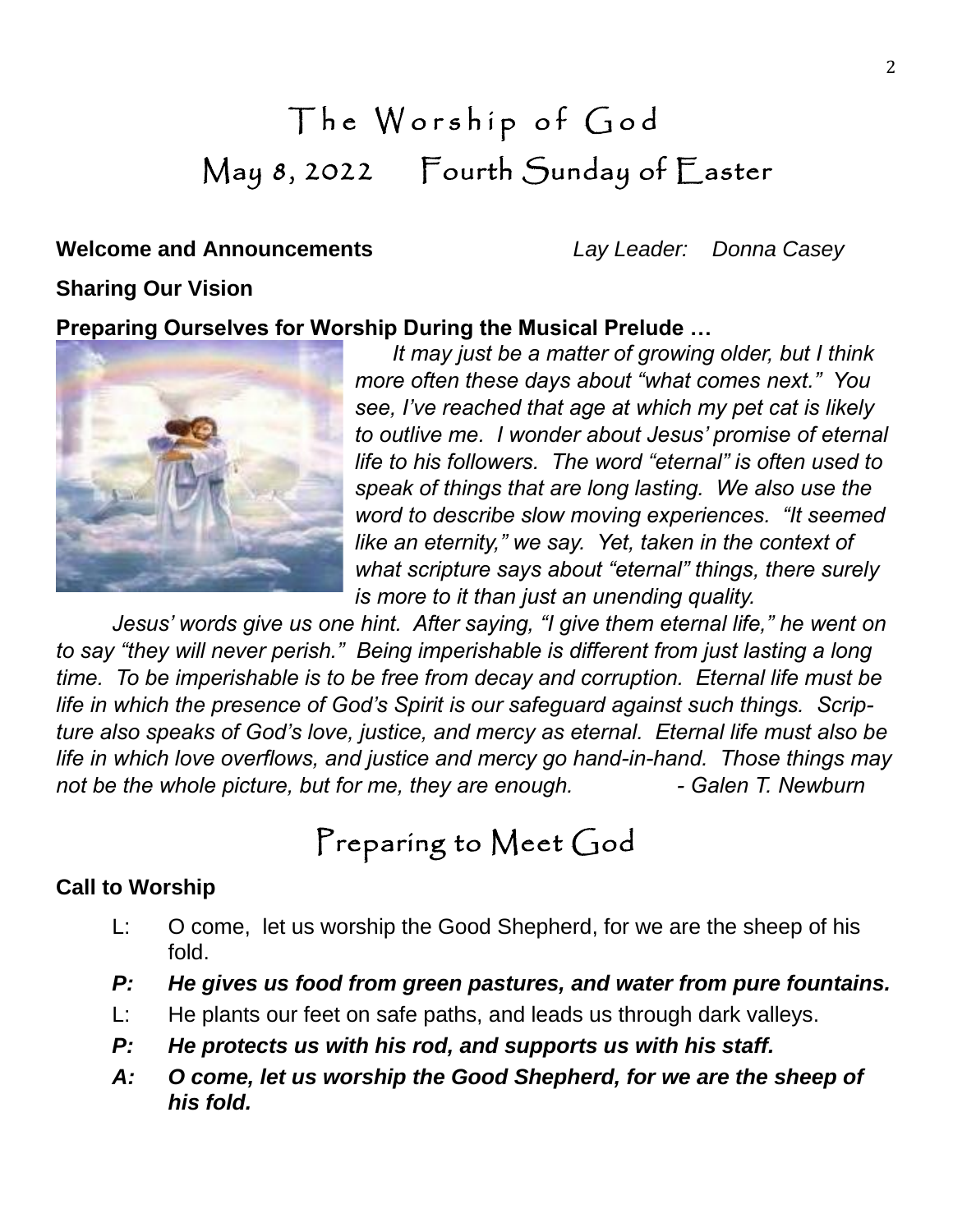*1-Immortal, invisible, God only wise, In light inaccessible hid from our eyes, Most blessed, most glorious, the Ancient of Days, Almighty, victorious, thy great name we praise.*

*2-Unresting, unhasting, and silent as light, Nor wanting, nor wasting, thou rulest in might; Thy justice like mountains high soaring above Thy clouds, which are fountains of good ness and love.*

*3-To all, life thou givest, to both great and small; In all life thou livest, the true life of all; We blossom and flourish like leaves on the tree, Then wither and perish; but naught changeth thee.*

*4-Thou reignest in glory, thou rulest in light, Thine angels adore thee, all veiling their sight; All praise we would render; O help us to see 'Tis only the splendor of light hideth thee!*

## **Prayer of Confession** *Lay Leader*

*Merciful God, we go about too many days failing to proclaim your saving power with our voices and actions. We live with fear, anxiety and doubt, rather than with certainty. We often choose what is expedient or comfort-able, rather than what is right. We close our eyes and ears to those who are in need, and close our hearts to those we claim to love. We are quick to hurt others, and slow to right our wrongs. Forgive us, O God, for all the ways we have not lived faithfully* 

*in our relationship with you.**And now, holy God, we turn to you in silent prayer to share our concerns and to seek your forgiveness………………..………….Amen.*

### **Assurance of Pardon:**

- L: Hear the Good News: God does not deal with us according to our sins, nor repay us according to our iniquities.
- *P: For as the heavens are high above the earth, so great is God's steadfast love toward those who fear him.*

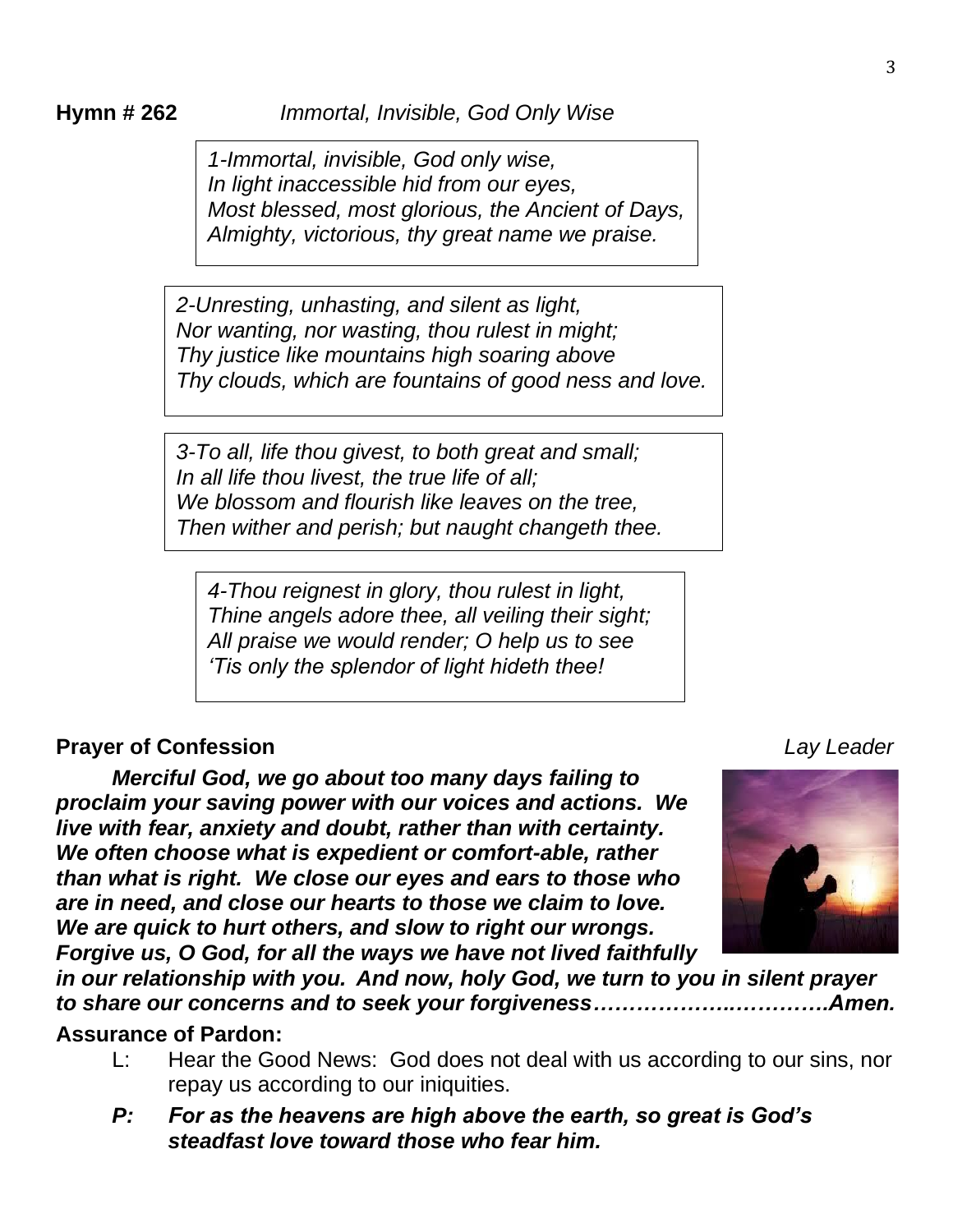- L: As far as the east is from the west, so far does God remove our transgressions from us.
- *P: Praise God – for, in Jesus Christ, we are forgiven!*

# Meeting God in the Word

### **Children's Message**

**First Lesson** *The Divine Shepherd Psalm 23 Lay Leader*



*The Lord is my shepherd, I shall not want. He makes me lie down in green pastures; he leads me beside still waters; he restores my soul. He leads me in right paths for his name's sake. Even though I walk through the darkest valley, I fear no evil; for you are with me; your rod and your staff - they comfort me. You prepare a table before me in the presence of my enemies; you anoint my head with oil; my cup overflows. Surely goodness and mercy shall follow me all the days of my life, and I shall dwell in the house of the Lord my whole life long.*

L: This is the Word of the Lord. *P: Thanks be to God.*

# **Special Music**

**Second Lesson** *Jesus Is Rejected by the Jews John 10: 22-30 Carol*

*At that time the festival of the Dedication took place in Jerusalem. It was winter, and Jesus was walking in the temple, in the portico of Solomon. So the Jews gathered around him and said to him, 'How long will you keep us in suspense? If you are the Messiah, tell us plainly.' Jesus answered, 'I have told you, and you do not believe. The works that I do in my Father's name* 



*testify to me; but you do not believe, because you do not belong to my sheep. My sheep hear my voice. I know them, and they follow me. I give them eternal life, and they will never perish. No one will snatch them out of my hand. What my Father has given me is greater than all else, and no one can snatch it out of the Father's hand. The Father and I are one.'*

L: This is the Word of the Lord. *P: Thanks be to God.*

**Sermon** *The Gospel in Four Verbs*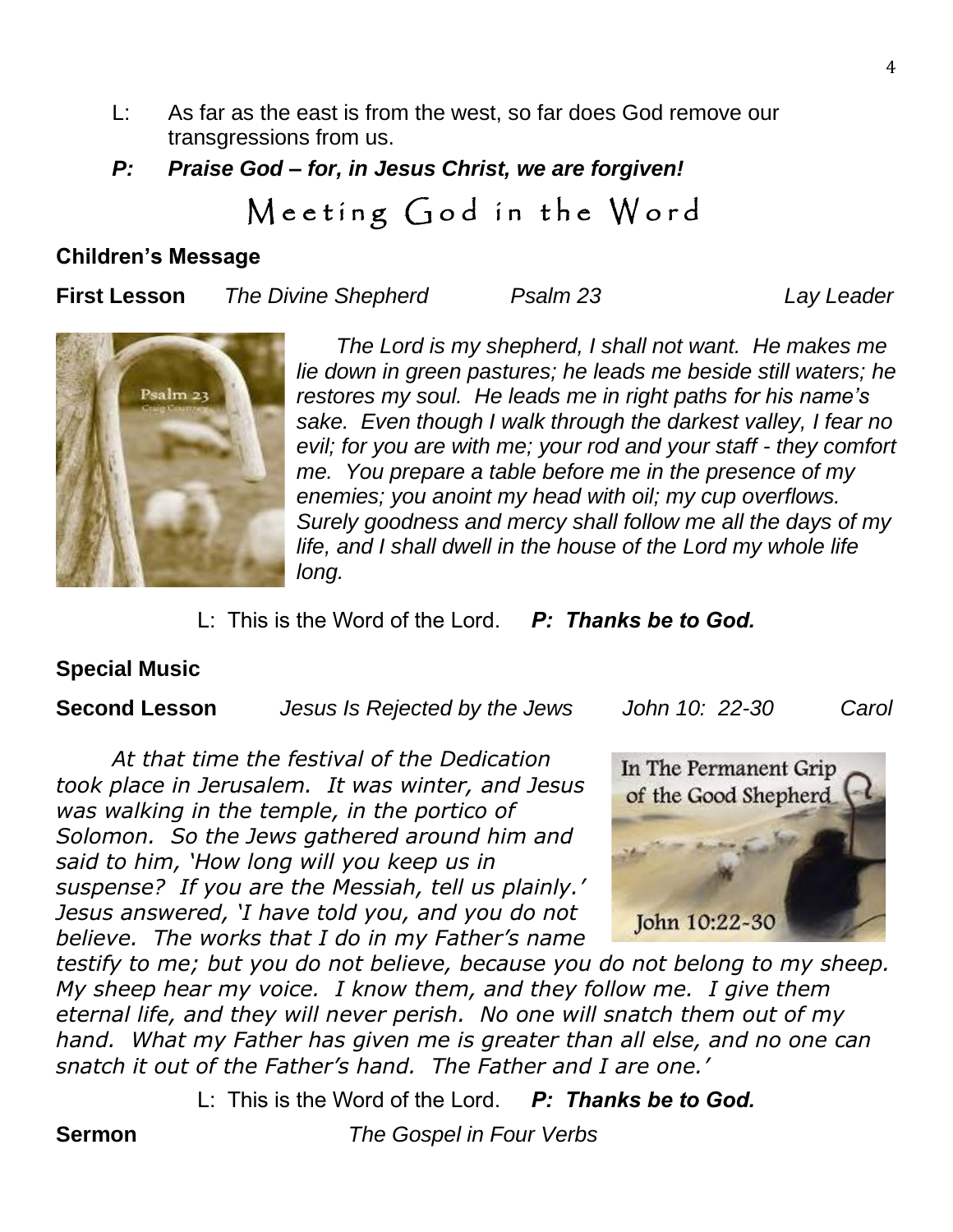# Responding to the Word

**Hymn # 170** *The Lord's My Shepherd, I'll Not Want*

| 1-The Lord's my Shepherd, I'll not want; | 3-Yea, though I walk in death's dark |
|------------------------------------------|--------------------------------------|
| He makes me down to lie in pastures      | vale,                                |
| green;                                   | Yet will I fear none ill;            |
| He leadeth me the quiet waters by.       | For thou art with me;                |
| 2-My soul he doth restore again;         | 4-My table thou hast furnished       |
| And me to walk doth make within the      | In presence of my foes;              |
| paths of righteousness,                  | My head thou dost with oil anoint,   |
| E'en for his own name's sake.            | And my cup overflows.                |

*5-Goodness and mercy all my life Shall surely follow me; And in God's house forevermore My dwelling place shall be.*

# **Litany of Faith**

- L: The Lord is my shepherd, but not mine alone, for the Lord has other sheep, not not of this fold.
- *P: So there shall be one flock and one Shepherd.*
- L: The other folds include Baptists, Catholics, Mennonites, and non-denomination al believers, and the Lord is their Shepherd too.
- *P: So there shall be one flock and one Shepherd.*
- L: The other folds include people raised in diverse cultures, who have learned to worship differently than us, and the Lord is their Shepherd too.
- *P: So there shall be one flock and one Shepherd.*
- L: The other folds include people on the right, on the left, and everything in between, and the Lord is their Shepherd too.
- *P: So there shall be one flock and one Shepherd.*
- L: The other folds include the learned, the ignorant, the innocent, and the guilty, and the Lord is their Shepherd too.
- *P: So there shall be one flock and one Shepherd.*
- L: The other folds include people of every race under the sun, for God created us all, and the Lord is the Shepherd of us all.
- *P: So there shall be one flock and one Shepherd.*
- L: The other folds include people from every nation on earth, for the Lord loves us all, and is the Shepherd of all.
- *A: So there shall be one flock and one Shepherd. Help us, O Lord, to put your commands, as our Shepherd, before the claims of our particular fold.*